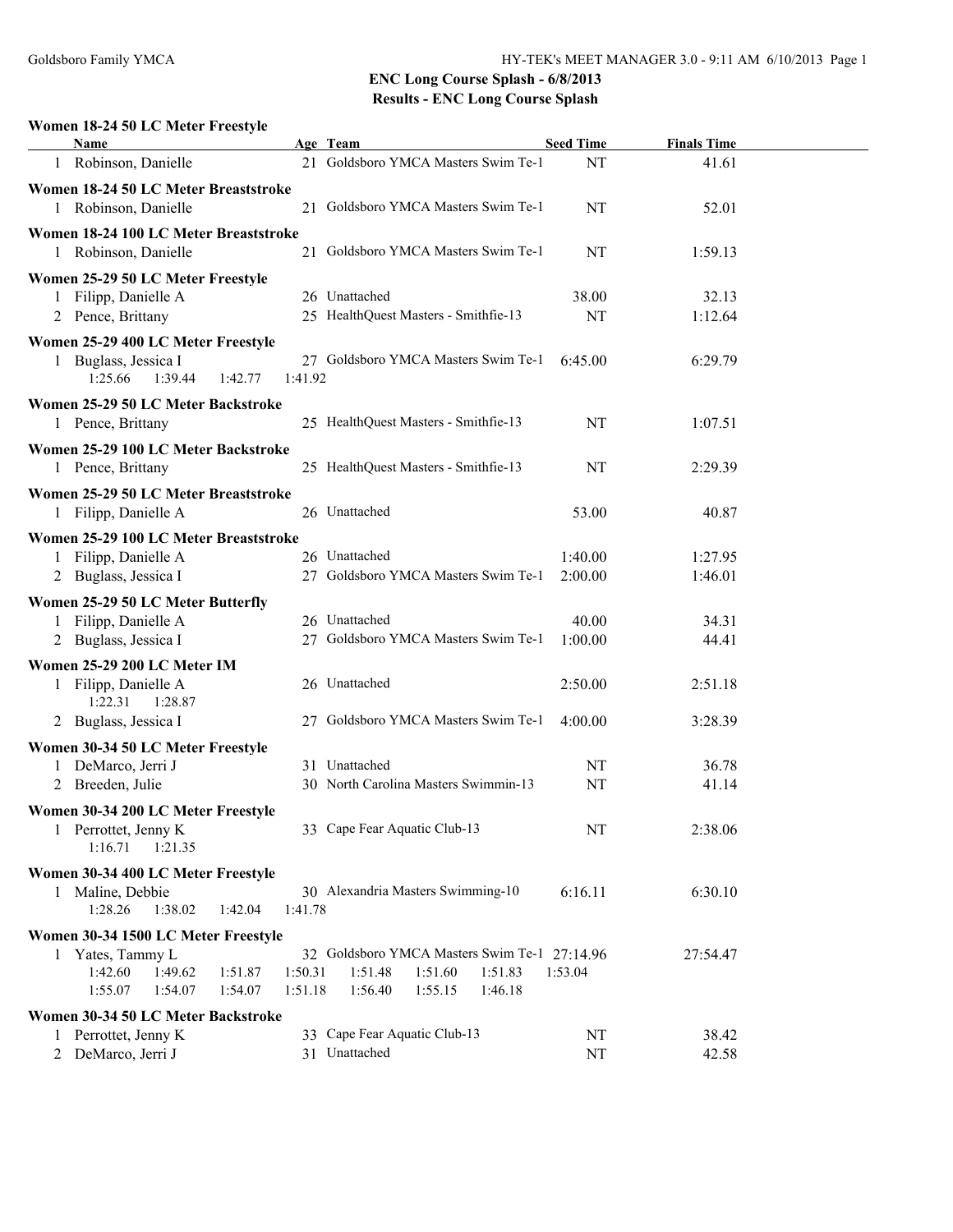| (Women 30-34 50 LC Meter Backstroke)  |         |                                                    |         |         |
|---------------------------------------|---------|----------------------------------------------------|---------|---------|
| 3 Maline, Debbie                      |         | 30 Alexandria Masters Swimming-10                  | 43.91   | 44.39   |
| Women 30-34 100 LC Meter Backstroke   |         |                                                    |         |         |
| 1 Perrottet, Jenny K                  |         | 33 Cape Fear Aquatic Club-13                       | NT      | 1:19.35 |
| DeMarco, Jerri J<br>2                 |         | 31 Unattached                                      | NT      | 1:33.11 |
| Women 30-34 50 LC Meter Breaststroke  |         |                                                    |         |         |
| Maline, Debbie<br>1                   |         | 30 Alexandria Masters Swimming-10                  | 49.24   | 50.10   |
| Women 30-34 50 LC Meter Butterfly     |         |                                                    |         |         |
| 1 Perrottet, Jenny K                  |         | 33 Cape Fear Aquatic Club-13                       | NT      | 34.95   |
| 2 Maline, Debbie                      |         | 30 Alexandria Masters Swimming-10<br>31 Unattached | 43.80   | 42.11   |
| 3 DeMarco, Jerri J                    |         |                                                    | NT      | 43.50   |
| Women 40-44 100 LC Meter Freestyle    |         |                                                    |         |         |
| 1 Kazel, Katy L                       |         | 42 Unattached                                      | NT      | 1:40.63 |
| Women 40-44 400 LC Meter Freestyle    |         |                                                    |         |         |
| 1 Kazel, Katy L                       |         | 42 Unattached                                      | NT      | 7:13.26 |
| 1:42.00<br>1:52.08<br>1:51.18         | 1:48.00 |                                                    |         |         |
| Women 40-44 50 LC Meter Backstroke    |         |                                                    |         |         |
| 1 Kazel, Katy L                       |         | 42 Unattached                                      | NT      | 52.79   |
| Women 40-44 50 LC Meter Breaststroke  |         |                                                    |         |         |
| 1 Kazel, Katy L                       |         | 42 Unattached                                      | NT      | 52.90   |
| Women 40-44 100 LC Meter Breaststroke |         |                                                    |         |         |
| 1 Kazel, Katy L                       |         | 42 Unattached                                      | NT      | 1:53.03 |
| Women 50-54 50 LC Meter Freestyle     |         |                                                    |         |         |
| 1 Campagna, Janice M                  |         | 53 Oregon Masters-37                               | 35.00   | 35.31   |
| Women 50-54 100 LC Meter Freestyle    |         |                                                    |         |         |
| Campagna, Janice M<br>1               |         | 53 Oregon Masters-37                               | 1:20.00 | 1:19.90 |
| Women 50-54 50 LC Meter Breaststroke  |         |                                                    |         |         |
| Campagna, Janice M<br>1               |         | 53 Oregon Masters-37                               | 50.00   | 47.10   |
| Women 50-54 100 LC Meter Breaststroke |         |                                                    |         |         |
| 1 Campagna, Janice M                  |         | 53 Oregon Masters-37                               | 1:45.00 | 1:40.36 |
| Women 55-59 50 LC Meter Freestyle     |         |                                                    |         |         |
| 1 Lee, Johnnie A                      |         | 59 HealthQuest Masters - Smithfie-13               | NT      | 58.57   |
|                                       |         |                                                    |         |         |
| Women 55-59 50 LC Meter Backstroke    |         | 59 HealthQuest Masters - Smithfie-13               | NT      |         |
| 1 Lee, Johnnie A                      |         |                                                    |         | 1:16.94 |
| Women 55-59 50 LC Meter Breaststroke  |         |                                                    |         |         |
| 1 Lee, Johnnie A                      |         | 59 HealthQuest Masters - Smithfie-13               | NT      | 1:39.92 |
| Women 60-64 50 LC Meter Freestyle     |         |                                                    |         |         |
| Mosca, Jan Elisa<br>1                 |         | 63 Twin Rivers YMCA Masters New-13                 | 43.20   | 51.45   |
| Women 60-64 100 LC Meter Freestyle    |         |                                                    |         |         |
| 1 Maynard, Rita                       |         | 62 Twin Rivers YMCA Masters New-13                 | 2:13.63 | 2:10.58 |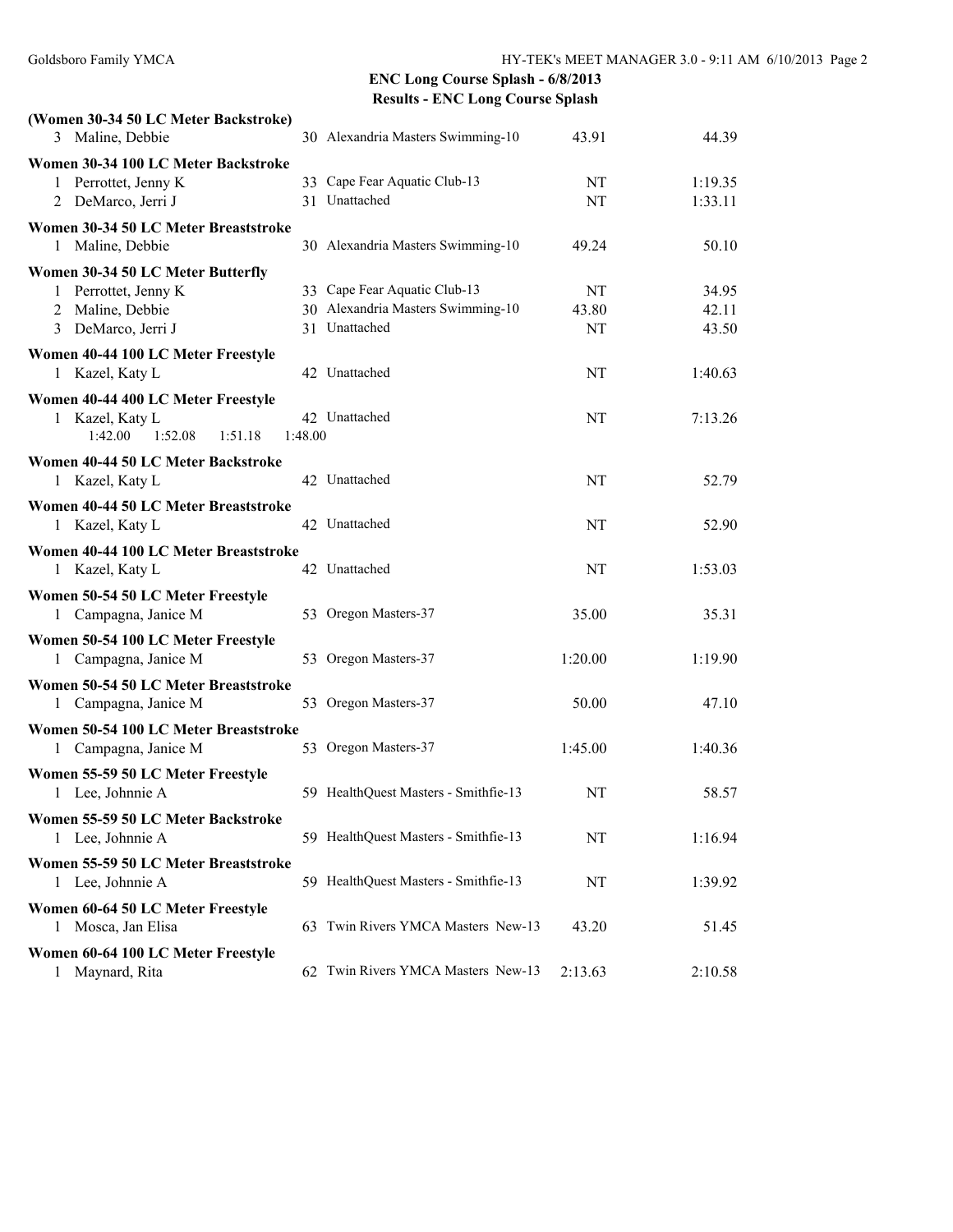|   | Women 60-64 200 LC Meter Freestyle<br>1 Maynard, Rita<br>2:12.95 | 2:21.38 |         |         | 62 Twin Rivers YMCA Masters New-13          |         |         | 4:29.96  | 4:34.33  |
|---|------------------------------------------------------------------|---------|---------|---------|---------------------------------------------|---------|---------|----------|----------|
|   | Women 60-64 400 LC Meter Freestyle                               |         |         |         |                                             |         |         |          |          |
| 1 | Maynard, Rita<br>2:10.78                                         | 2:21.33 | 2:23.01 | 2:20.52 | 62 Twin Rivers YMCA Masters New-13          |         |         | 9:12.10  | 9:15.64  |
|   | Women 60-64 1500 LC Meter Freestyle                              |         |         |         |                                             |         |         |          |          |
|   | 1 Maynard, Rita                                                  |         |         |         | 62 Twin Rivers YMCA Masters New-13          |         |         | 38:12.20 | 37:23.09 |
|   | 2:20.09                                                          | 2:26.05 | 2:27.21 | 2:25.86 | 2:27.48                                     | 2:27.47 | 2:28.37 | 2:29.66  |          |
|   | 2:30.94                                                          | 2:32.73 | 2:33.72 | 2:32.47 | 2:34.02                                     | 2:35.33 | 2:31.69 |          |          |
|   | 2 Mosca, Jan Elisa                                               |         |         |         | 63 Twin Rivers YMCA Masters New-13 45:00.00 |         |         |          | 40:00.31 |
|   | 2:30.29                                                          | 2:33.37 | 2:30.08 | 2:31.26 | 2:36.15                                     | 2:38.59 | 2:42.92 | 2:44.35  |          |
|   | 2:44.61                                                          | 2:43.76 | 2:47.95 | 2:43.35 | 2:41.79                                     | 2:45.33 | 2:46.51 |          |          |
|   | Women 60-64 50 LC Meter Backstroke                               |         |         |         |                                             |         |         |          |          |
|   | 1 Mosca, Jan Elisa                                               |         |         |         | 63 Twin Rivers YMCA Masters New-13          |         |         | 57.30    | 1:08.17  |
|   | Women 60-64 50 LC Meter Breaststroke                             |         |         |         |                                             |         |         |          |          |
|   | 1 Mosca, Jan Elisa                                               |         |         |         | 63 Twin Rivers YMCA Masters New-13          |         |         | 54.45    | 1:03.01  |
|   | Women 60-64 50 LC Meter Butterfly                                |         |         |         |                                             |         |         |          |          |
|   | 1 Mosca, Jan Elisa                                               |         |         |         | 63 Twin Rivers YMCA Masters New-13          |         |         | 51.10    | 1:04.58  |
|   | Women 65-69 200 LC Meter Freestyle                               |         |         |         |                                             |         |         |          |          |
|   | 1 Klotz, Camille A<br>2:27.11                                    | 2:27.16 |         |         | 68 Twin Rivers YMCA Masters New-13          |         |         | 3:45.80  | 4:54.27  |
|   | Women 65-69 400 LC Meter Freestyle                               |         |         |         |                                             |         |         |          |          |
|   | 1 Van Meeteren, Greta                                            |         |         |         | 66 Twin Rivers YMCA Masters New-13          |         |         | 8:00.00  | 7:45.10  |
|   | 1:52.37                                                          | 1:59.11 | 1:57.75 | 1:55.87 |                                             |         |         |          |          |
|   | 2 Klotz, Camille A                                               |         |         |         | 68 Twin Rivers YMCA Masters New-13          |         |         | 9:30.50  | 10:11.52 |
|   | 2:30.21                                                          | 2:33.95 | 2:35.11 | 2:32.25 |                                             |         |         |          |          |
|   | Women 65-69 1500 LC Meter Freestyle                              |         |         |         |                                             |         |         |          |          |
| 1 | Van Meeteren, Greta                                              |         |         |         | 66 Twin Rivers YMCA Masters New-13          |         |         | 30:15.00 | 30:30.72 |
|   | 1:59.26                                                          | 2:02.42 | 2:01.79 | 2:02.35 | 2:01.89                                     | 2:01.92 | 2:00.85 | 2:02.08  |          |
|   | 2:02.47                                                          | 2:01.96 | 2:02.67 | 2:03.01 | 2:02.81                                     | 2:02.99 | 2:02.25 |          |          |
|   | 2 Klotz, Camille A                                               |         |         |         | 68 Twin Rivers YMCA Masters New-13          |         |         | 40:36.56 | 40:11.06 |
|   | 2:34.44                                                          | 2:39.93 | 2:39.60 | 2:39.65 | 2:39.87                                     | 2:42.95 | 2:42.57 | 2:42.49  |          |
|   | 2:43.21                                                          | 2:43.78 | 2:43.15 | 2:41.26 | 2:44.40                                     | 2:40.78 | 2:32.98 |          |          |
|   | Women 65-69 50 LC Meter Breaststroke                             |         |         |         |                                             |         |         |          |          |
| 1 | Van Meeteren, Greta                                              |         |         |         | 66 Twin Rivers YMCA Masters New-13          |         |         | 57.26    | 57.74    |
| 2 | Klotz, Camille A                                                 |         |         |         | 68 Twin Rivers YMCA Masters New-13          |         |         | 1:10.60  | 1:16.45  |
|   |                                                                  |         |         |         |                                             |         |         |          |          |
|   | Women 65-69 100 LC Meter Breaststroke                            |         |         |         |                                             |         |         |          |          |
|   | 1 Van Meeteren, Greta                                            |         |         |         | 66 Twin Rivers YMCA Masters New-13          |         |         | 2:04.00  | 2:06.21  |
|   | Men 18-24 100 LC Meter Freestyle                                 |         |         |         |                                             |         |         |          |          |
| 1 | Maynard, Sean                                                    |         |         |         | 22 Twin Rivers YMCA Masters New-13          |         |         | 1:32.76  | 1:13.84  |
|   | Men 18-24 200 LC Meter Freestyle                                 |         |         |         |                                             |         |         |          |          |
| 1 | Maynard, Sean                                                    |         |         |         | 22 Twin Rivers YMCA Masters New-13          |         |         | 2:43.28  | 2:41.80  |
|   | 1:17.70                                                          | 1:24.10 |         |         |                                             |         |         |          |          |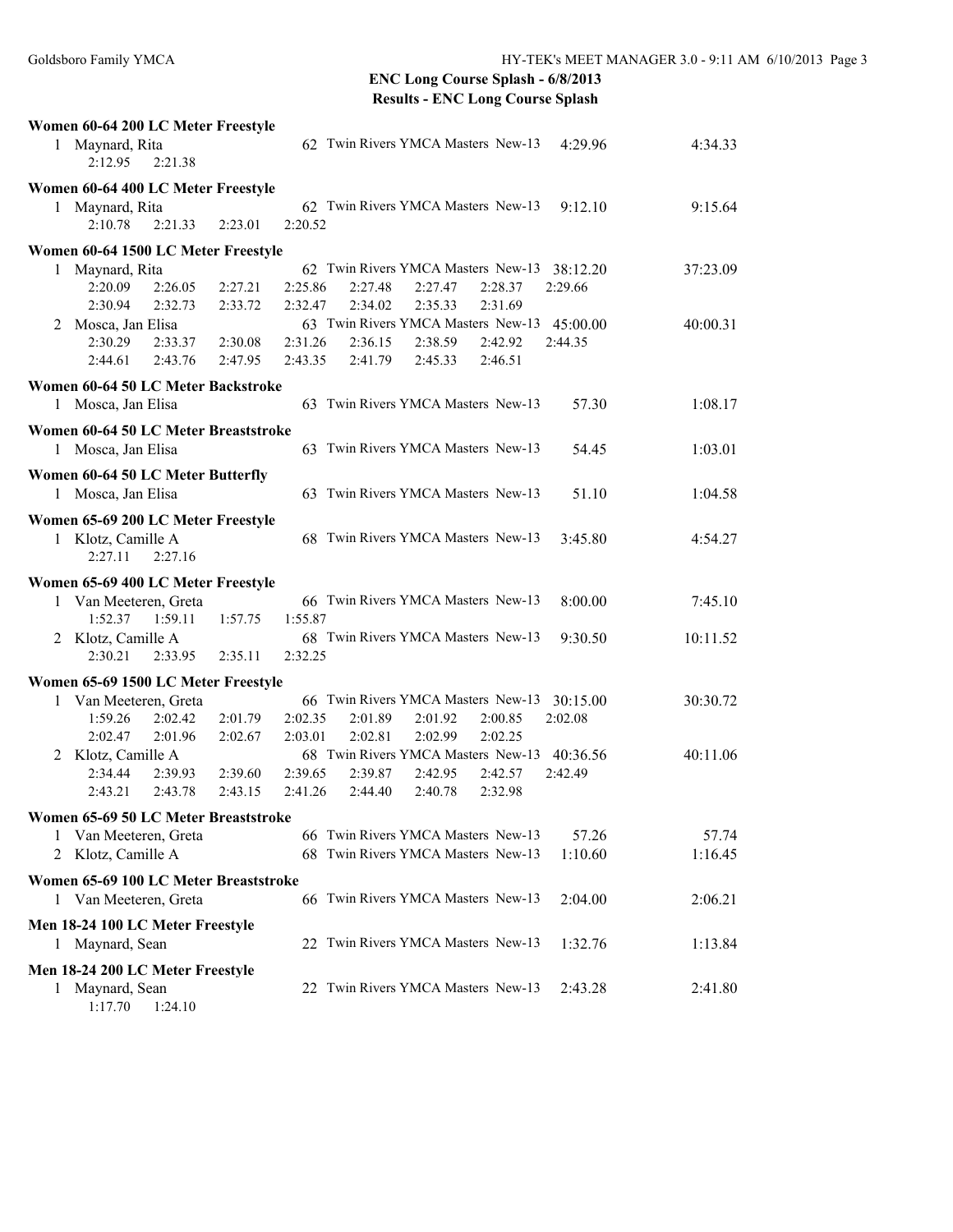| Men 18-24 400 LC Meter Freestyle                                                   |                                                                                                                                     |                     |                |
|------------------------------------------------------------------------------------|-------------------------------------------------------------------------------------------------------------------------------------|---------------------|----------------|
| 1 Maynard, Sean<br>1:35.74<br>1:14.27<br>1:30.56                                   | 22 Twin Rivers YMCA Masters New-13<br>1:34.08                                                                                       | 6:01.55             | 5:54.65        |
| Men 18-24 1500 LC Meter Freestyle                                                  |                                                                                                                                     |                     |                |
| 1 Maynard, Sean<br>1:21.77<br>1:31.07<br>1:34.57<br>1:39.16<br>1:39.65<br>1:36.71  | 22 Twin Rivers YMCA Masters New-13 25:46.25<br>1:33.94<br>1:36.77<br>1:36.71<br>1:36.78<br>1:32.38<br>1:36.29<br>1:36.73<br>1:33.14 | 1:36.86             | 23:42.53       |
| Men 25-29 50 LC Meter Freestyle                                                    |                                                                                                                                     |                     |                |
| Rogers, Michael J<br>Light, Matthew T<br>2                                         | 29 HealthQuest Masters - Smithfie-13<br>28 Raleigh Area Masters-13                                                                  | 25.29<br>NT         | 28.37<br>29.93 |
| Men 25-29 100 LC Meter Freestyle                                                   |                                                                                                                                     |                     |                |
| Wilson, Eric J<br>1                                                                | 27 One Step Beyond Cary-13                                                                                                          | 59.00               | 1:06.14        |
| Light, Matthew T<br>2                                                              | 28 Raleigh Area Masters-13                                                                                                          | NT                  | 1:10.22        |
| Men 25-29 200 LC Meter Freestyle<br>1 Wilson, Eric J<br>1:10.64<br>1:17.11         | 27 One Step Beyond Cary-13                                                                                                          | 2:16.39             | 2:27.75        |
| 2 Krebs, David K<br>1:13.38<br>1:23.95                                             | 29 Durham Area Masters Aquatics-13                                                                                                  | 2:35.00             | 2:37.33        |
| Men 25-29 1500 LC Meter Freestyle                                                  |                                                                                                                                     |                     |                |
| 1 Krebs, David K<br>1:30.31<br>1:19.57<br>1:26.82<br>1:35.61<br>1:36.30<br>1:36.36 | 29 Durham Area Masters Aquatics-13<br>1:32.28<br>1:35.19<br>1:33.76<br>1:35.13<br>1:29.08<br>1:36.49<br>1:36.77<br>1:35.33          | 27:10.00<br>1:35.00 | 23:14.00       |
| Men 25-29 50 LC Meter Backstroke                                                   |                                                                                                                                     |                     |                |
| Krebs, David K<br>1<br>2 Rogers, Michael J                                         | 29 Durham Area Masters Aquatics-13<br>29 HealthQuest Masters - Smithfie-13                                                          | 38.00<br>NT         | 37.16<br>37.74 |
| Men 25-29 100 LC Meter Backstroke<br>1 Wilson, Eric J                              | 27 One Step Beyond Cary-13                                                                                                          | 1:09.00             | 1:17.84        |
| Men 25-29 50 LC Meter Breaststroke<br>1 Rogers, Michael J                          | 29 HealthQuest Masters - Smithfie-13                                                                                                | NT                  | 33.28          |
| Men 25-29 100 LC Meter Breaststroke<br>1 Rogers, Michael J                         | 29 HealthQuest Masters - Smithfie-13                                                                                                | 1:06.20             | 1:16.21        |
| Men 25-29 50 LC Meter Butterfly<br>1 Rogers, Michael J                             | 29 HealthQuest Masters - Smithfie-13                                                                                                | NT                  | 30.93          |
| Men 25-29 200 LC Meter IM<br>1 Wilson, Eric J<br>1:16.73<br>1:26.94                | 27 One Step Beyond Cary-13                                                                                                          | 2:34.00             | 2:43.67        |
| Men 30-34 50 LC Meter Freestyle<br>Sokolofsky, David A<br>$\mathbf{1}$             | 32 Unattached                                                                                                                       | 25.00               | 26.29          |
| Men 35-39 50 LC Meter Butterfly<br>1 Dallamura, Scott J                            | 35 Clubworx - Fuquay-Varina-13                                                                                                      | 28.37               | 29.58          |
| Men 35-39 100 LC Meter Butterfly<br>1 Dallamura, Scott J                           | 35 Clubworx - Fuquay-Varina-13                                                                                                      | 1:06.14             | 1:10.72        |
| Men 40-44 50 LC Meter Freestyle                                                    |                                                                                                                                     |                     |                |
| Catterson, William H<br>Moore, Steven E                                            | 41 Raleigh Area Masters-13<br>41 Clubworx - Fuquay-Varina-13                                                                        | 29.70<br>34.00      | 29.78<br>34.31 |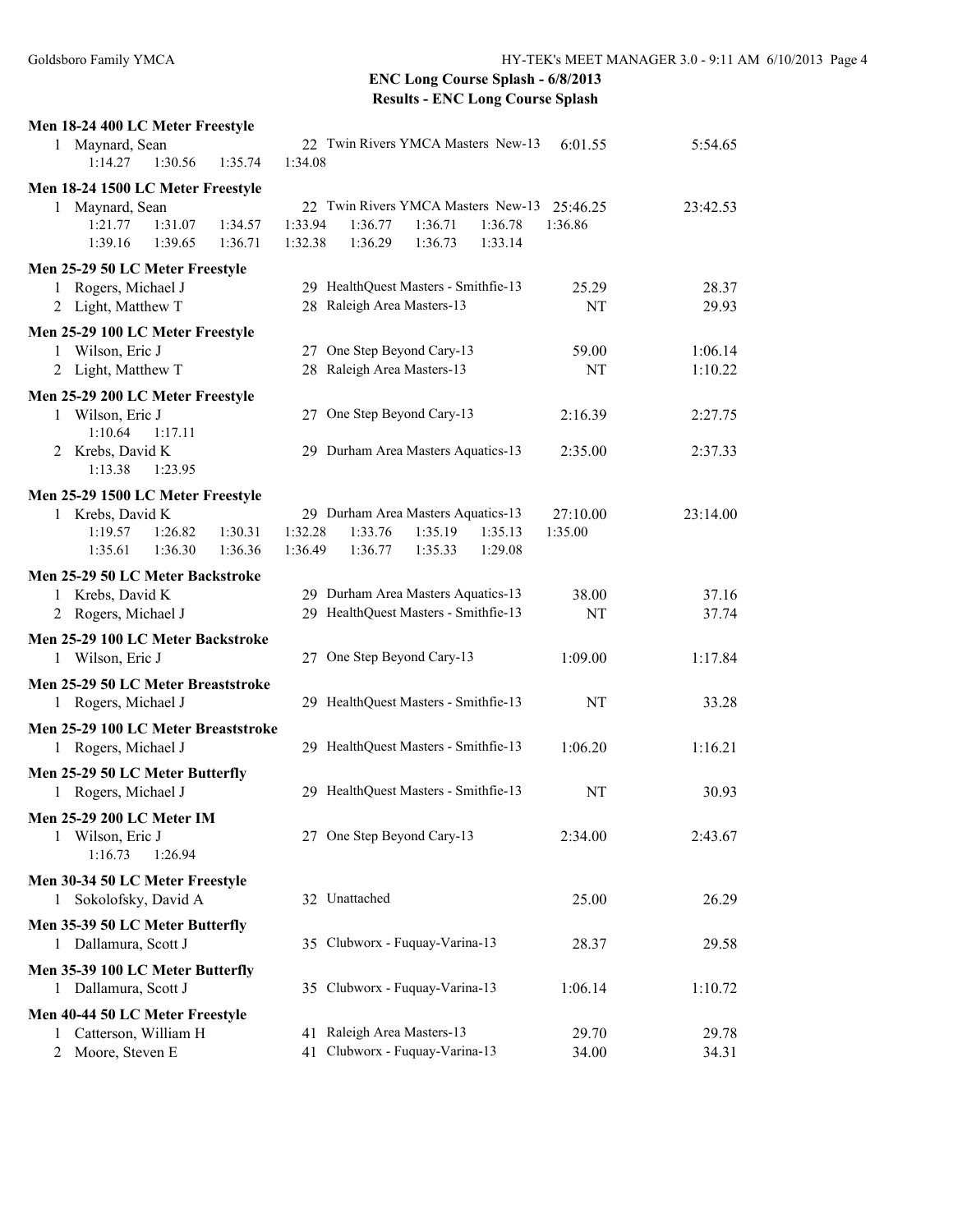| (Men 40-44 50 LC Meter Freestyle)                         |                                          |          |          |
|-----------------------------------------------------------|------------------------------------------|----------|----------|
| 3 Eckberg, David A                                        | 42 Twin Rivers YMCA Masters New-13       | NT       | 35.47    |
| Men 40-44 100 LC Meter Freestyle                          |                                          |          |          |
| 1 Catterson, William H                                    | 41 Raleigh Area Masters-13               | 1:08.88  | 1:12.89  |
| 2 Eckberg, David A                                        | 42 Twin Rivers YMCA Masters New-13       | NT       | 1:21.78  |
| Men 40-44 200 LC Meter Freestyle                          |                                          |          |          |
| 1 Eckberg, David A                                        | 42 Twin Rivers YMCA Masters New-13       | NT       | 3:10.57  |
| 1:33.37<br>1:37.20                                        |                                          |          |          |
| Men 40-44 1500 LC Meter Freestyle                         |                                          |          |          |
| 1 Catterson, William H                                    | 41 Raleigh Area Masters-13               | 23:00.00 | 22:38.12 |
| 1:23.93<br>1:32.11<br>1:32.51                             | 1:31.04<br>1:31.29<br>1:32.36<br>1:30.86 | 1:30.69  |          |
| 1:30.39<br>1:30.66<br>1:31.33                             | 1:30.62<br>1:31.24<br>1:30.92<br>1:28.17 |          |          |
| Men 40-44 50 LC Meter Breaststroke                        |                                          |          |          |
| 1 Catterson, William H                                    | 41 Raleigh Area Masters-13               | 40.00    | 41.77    |
| --- Eckberg, David A                                      | 42 Twin Rivers YMCA Masters New-13       | NT       | DQ       |
| Men 40-44 100 LC Meter Breaststroke                       |                                          |          |          |
| 1 Eckberg, David A                                        | 42 Twin Rivers YMCA Masters New-13       | NT       | 1:55.36  |
|                                                           |                                          |          |          |
| Men 40-44 50 LC Meter Butterfly<br>1 Catterson, William H | 41 Raleigh Area Masters-13               | 31.58    | 31.99    |
| 2 Moore, Steven E                                         | 41 Clubworx - Fuquay-Varina-13           | 42.00    | 39.46    |
|                                                           |                                          |          |          |
| Men 45-49 50 LC Meter Freestyle                           |                                          |          |          |
| 1 Anderson, Earl E                                        | 49 Cape Fear Aquatic Club-13             | 28.13    | 27.93    |
| Men 45-49 100 LC Meter Freestyle                          |                                          |          |          |
| 1 Toy, Raymond                                            | 46 Central Maryland YMCA Masters-9       | 1:12.76  | 1:15.21  |
| Men 45-49 200 LC Meter Freestyle                          |                                          |          |          |
| 1 Toy, Raymond                                            | 46 Central Maryland YMCA Masters-9       | 3:02.77  | 3:00.06  |
| 1:33.43<br>1:26.63                                        |                                          |          |          |
| Men 45-49 400 LC Meter Freestyle                          |                                          |          |          |
| 1 Anderson, Earl E                                        | 49 Cape Fear Aquatic Club-13             | 6:25.18  | 5:21.75  |
| 1:23.34<br>1:15.49<br>1:24.00                             | 1:18.92                                  |          |          |
| Toy, Raymond<br>2                                         | 46 Central Maryland YMCA Masters-9       | 6:13.56  | 6:18.03  |
| 1:28.70<br>1:38.62<br>1:37.90                             | 1:32.81                                  |          |          |
| Men 45-49 100 LC Meter Backstroke                         |                                          |          |          |
| 1 Toy, Raymond                                            | 46 Central Maryland YMCA Masters-9       | 1:42.41  | 1:41.93  |
| Men 45-49 50 LC Meter Breaststroke                        |                                          |          |          |
| Anderson, Earl E<br>1.                                    | 49 Cape Fear Aquatic Club-13             | 38.30    | 37.63    |
| Men 45-49 100 LC Meter Breaststroke                       |                                          |          |          |
| Anderson, Earl E<br>$\mathbf{1}$                          | 49 Cape Fear Aquatic Club-13             | 1:27.96  | 1:24.47  |
| Men 45-49 50 LC Meter Butterfly                           |                                          |          |          |
| Anderson, Earl E<br>1                                     | 49 Cape Fear Aquatic Club-13             | 30.75    | 31.31    |
|                                                           |                                          |          |          |
| Men 45-49 200 LC Meter IM                                 |                                          |          |          |
| Toy, Raymond<br>1<br>1:41.46<br>1:47.82                   | 46 Central Maryland YMCA Masters-9       | 3:49.49  | 3:29.28  |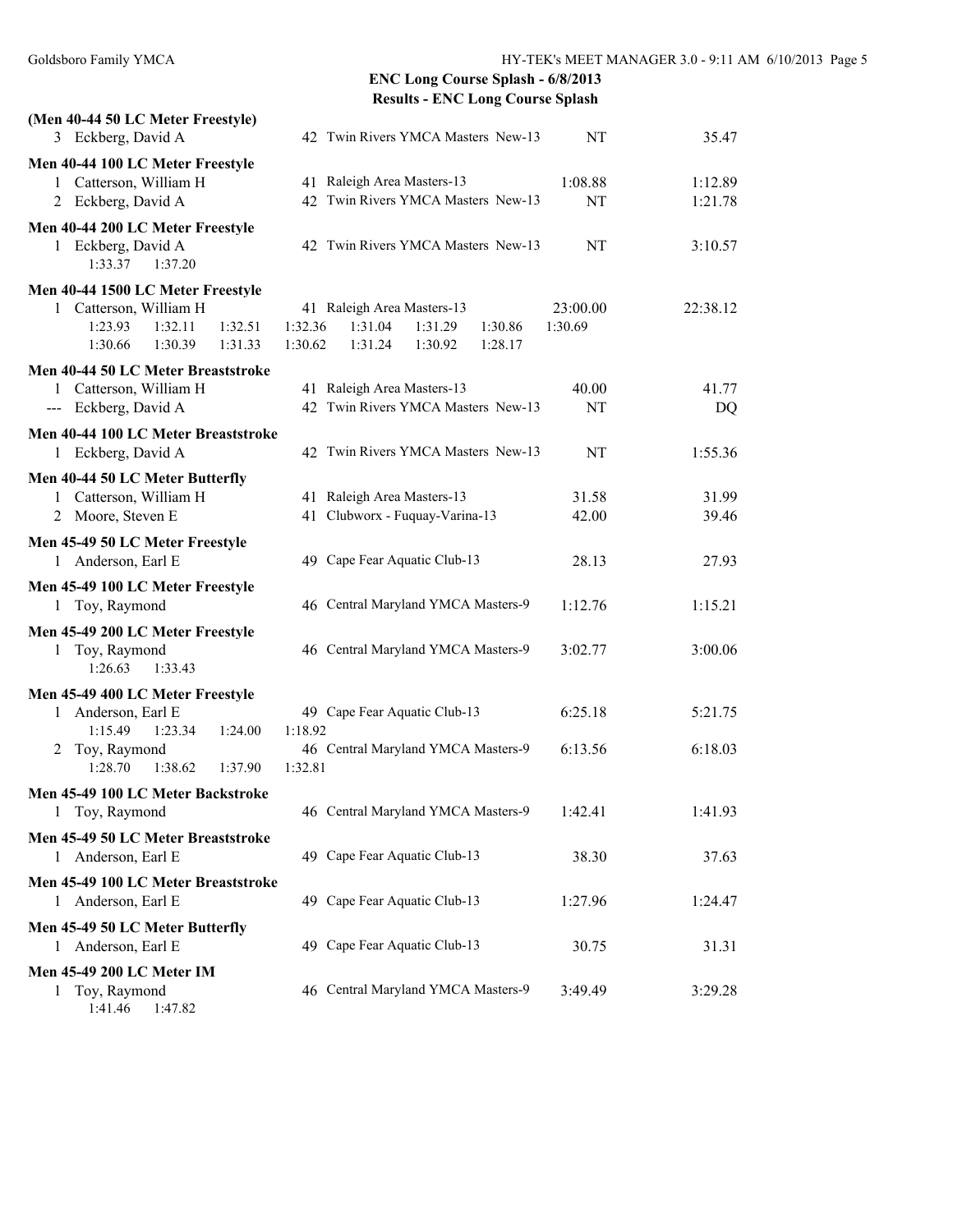| Men 50-54 50 LC Meter Freestyle                        |                                      |         |         |
|--------------------------------------------------------|--------------------------------------|---------|---------|
| 1 Richter, Kyle E                                      | 52 HealthQuest Masters - Smithfie-13 | 30.00   | 32.04   |
| 2 Croom, Hale                                          | 52 Twin Rivers YMCA Masters New-13   | NT      | 41.85   |
| Men 50-54 100 LC Meter Freestyle                       |                                      |         |         |
| 1 Richter, Kyle E                                      | 52 HealthQuest Masters - Smithfie-13 | 1:00.00 | 1:11.97 |
| Croom, Hale<br>2                                       | 52 Twin Rivers YMCA Masters New-13   | NT      | 1:40.03 |
| Men 50-54 200 LC Meter Freestyle                       |                                      |         |         |
| 1 Croom, Hale                                          | 52 Twin Rivers YMCA Masters New-13   | NT      | 4:12.27 |
| 1:54.10<br>2:18.17                                     |                                      |         |         |
| Men 50-54 100 LC Meter Breaststroke                    |                                      |         |         |
| 1 Richter, Kyle E                                      | 52 HealthQuest Masters - Smithfie-13 | 1:25.00 | 1:32.68 |
| Men 50-54 50 LC Meter Butterfly                        |                                      |         |         |
| 1 Cairns, Bruce A                                      | 50 North Carolina Aquatic Club Ma-13 | 34.00   | 31.95   |
| Men 50-54 100 LC Meter Butterfly                       |                                      |         |         |
| 1 Cairns, Bruce A                                      | 50 North Carolina Aquatic Club Ma-13 | 1:15.00 | 1:12.63 |
| Men 50-54 200 LC Meter IM                              |                                      |         |         |
| 1 Richter, Kyle E                                      | 52 HealthQuest Masters - Smithfie-13 | NT      | 3:14.75 |
| 1:39.04<br>1:35.71                                     |                                      |         |         |
| Men 60-64 50 LC Meter Freestyle                        |                                      |         |         |
| 1 Kelley, Steven D                                     | 62 Twin Rivers YMCA Masters New-13   | 33.90   | 35.80   |
| 2 Payne, (Earl R) Bob                                  | 63 North Carolina Masters Swimmin-13 | 35.00   | 37.43   |
| 3 Noyes, Roger C                                       | 63 Twin Rivers YMCA Masters New-13   | 50.00   | 39.62   |
| Men 60-64 100 LC Meter Freestyle                       |                                      |         |         |
| 1 Kelley, Steven D                                     | 62 Twin Rivers YMCA Masters New-13   | 1:24.50 | 1:25.62 |
|                                                        |                                      |         |         |
| Men 60-64 200 LC Meter Freestyle<br>1 Noyes, Roger C   | 63 Twin Rivers YMCA Masters New-13   | 4:00.00 | 3:32.39 |
| 1:45.41<br>1:46.98                                     |                                      |         |         |
|                                                        |                                      |         |         |
| Men 60-64 50 LC Meter Backstroke<br>1 Kelley, Steven D | 62 Twin Rivers YMCA Masters New-13   | 43.30   | 47.73   |
| Noyes, Roger C<br>2                                    | 63 Twin Rivers YMCA Masters New-13   | 1:00.00 | 50.88   |
|                                                        |                                      |         |         |
| Men 60-64 50 LC Meter Breaststroke                     | 63 North Carolina Masters Swimmin-13 | 37.00   | 40.79   |
| Payne, (Earl R) Bob<br>Noyes, Roger C<br>2             | 63 Twin Rivers YMCA Masters New-13   | 1:15.00 | 1:09.89 |
|                                                        |                                      |         |         |
| Men 60-64 100 LC Meter Breaststroke                    | 63 North Carolina Masters Swimmin-13 | 1:28.00 |         |
| 1 Payne, (Earl R) Bob                                  |                                      |         | 1:39.43 |
| Men 65-69 100 LC Meter Freestyle                       |                                      |         |         |
| Van Meeteren, Hans P<br>1                              | 69 Twin Rivers YMCA Masters New-13   | 1:45.00 | 1:56.35 |
| Men 65-69 50 LC Meter Breaststroke                     |                                      |         |         |
| 1 Van Meeteren, Hans P                                 | 69 Twin Rivers YMCA Masters New-13   | 51.34   | 51.91   |
| Men 65-69 100 LC Meter Breaststroke                    |                                      |         |         |
| 1 Van Meeteren, Hans P                                 | 69 Twin Rivers YMCA Masters New-13   | 1:55.44 | 1:55.22 |
| Men 65-69 50 LC Meter Butterfly                        |                                      |         |         |
| Van Meeteren, Hans P                                   | 69 Twin Rivers YMCA Masters New-13   | 50.00   | 52.96   |